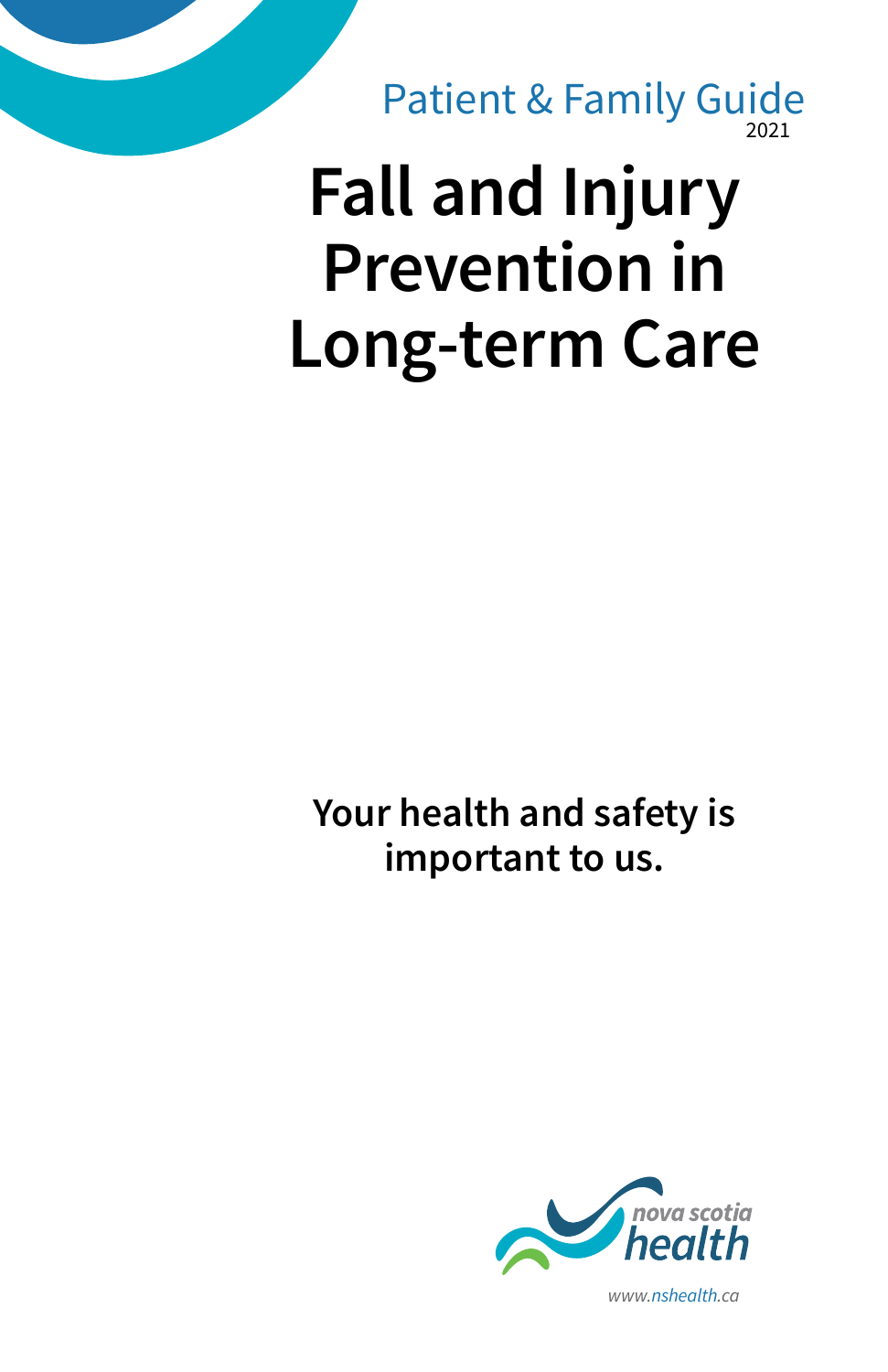## **Fall and Injury Prevention in Long-term Care**

#### **When do falls happen?**

Most falls happen during transfers from sitting to standing, or changing locations. This may be switching from a bed to a wheelchair, switching from walking to sitting, or getting on or off the toilet.

### **Am I at risk of falling?**

The following may raise your risk of falling:

- › An acute (comes on fast and does not last long) illness (like strep throat, infection, or flu)
- › Health conditions such as Parkinson's disease, depression, arthritis, stroke, dementia, diabetes, and others
- › Having less balance or strength
- › General weakness
- › Taking medications that may make you sleepy or confused, or cause a drop in your blood pressure or blood sugar



- › Problems seeing
- › Confusion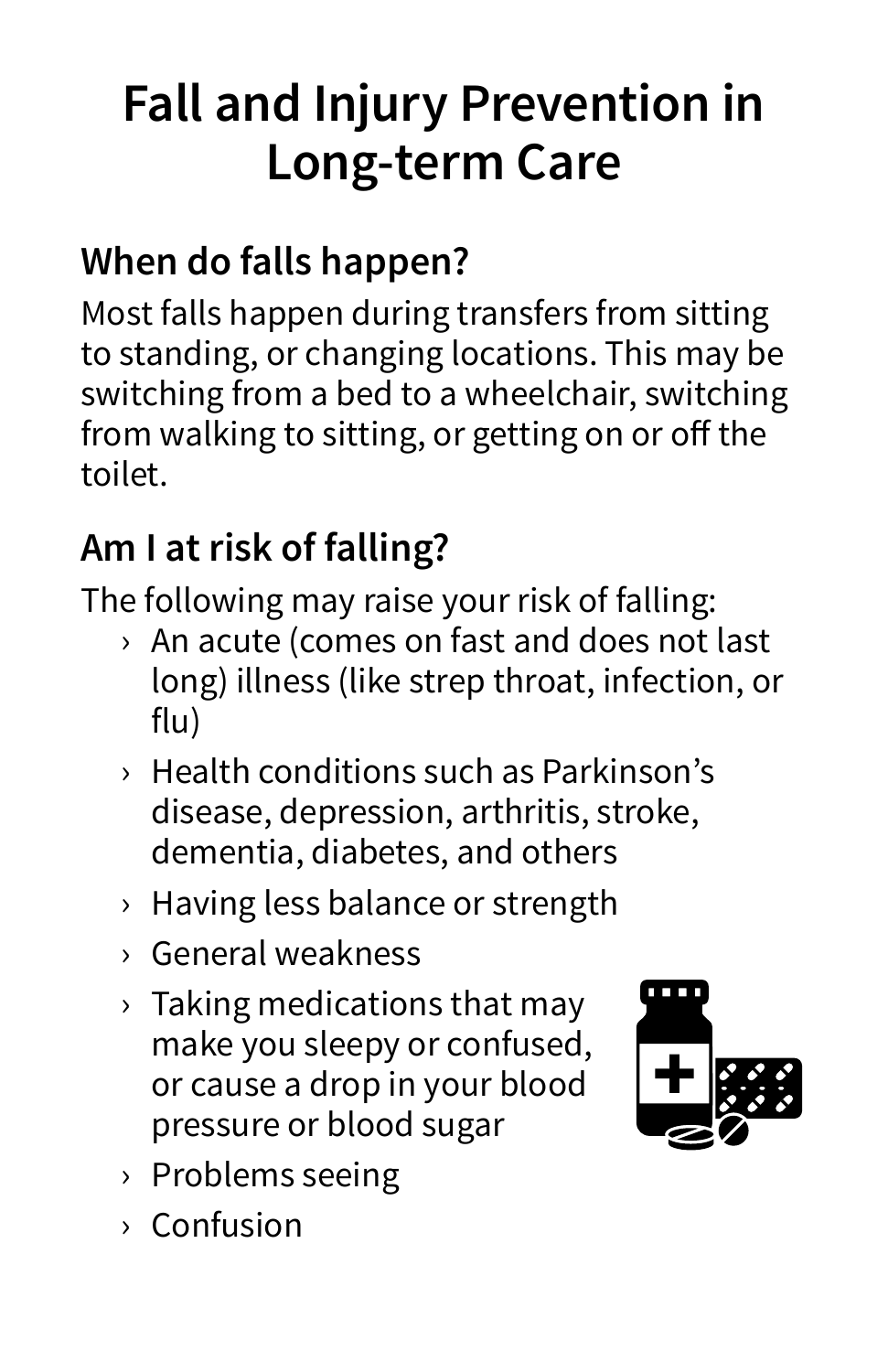- $\rightarrow$  Shoes or slippers that do not fit well
- › Falls in the past
- › Age 80 years or older
- › Often needing to get to the bathroom quickly
- › Cluttered spaces or pathways

#### **What can I do to lower my risk of falls and injury?**

- Exercise to build your balance, strength, and flexibility.
- **Go over your medication(s) with your pharmacist regularly (once a year)**.
- Get your vision and hearing checked once a year. Wear your glasses and hearing aids, if needed. Make sure they are working properly and update them, if needed.
- Include your family members in your care plan.
- Remove things that you may trip on, like rugs and phone cords.
- Wear non-slip, low-heeled shoes with enclosed heels, or slippers that fit well and have a good sole. **Do not walk around in socks because they can be slippery**.